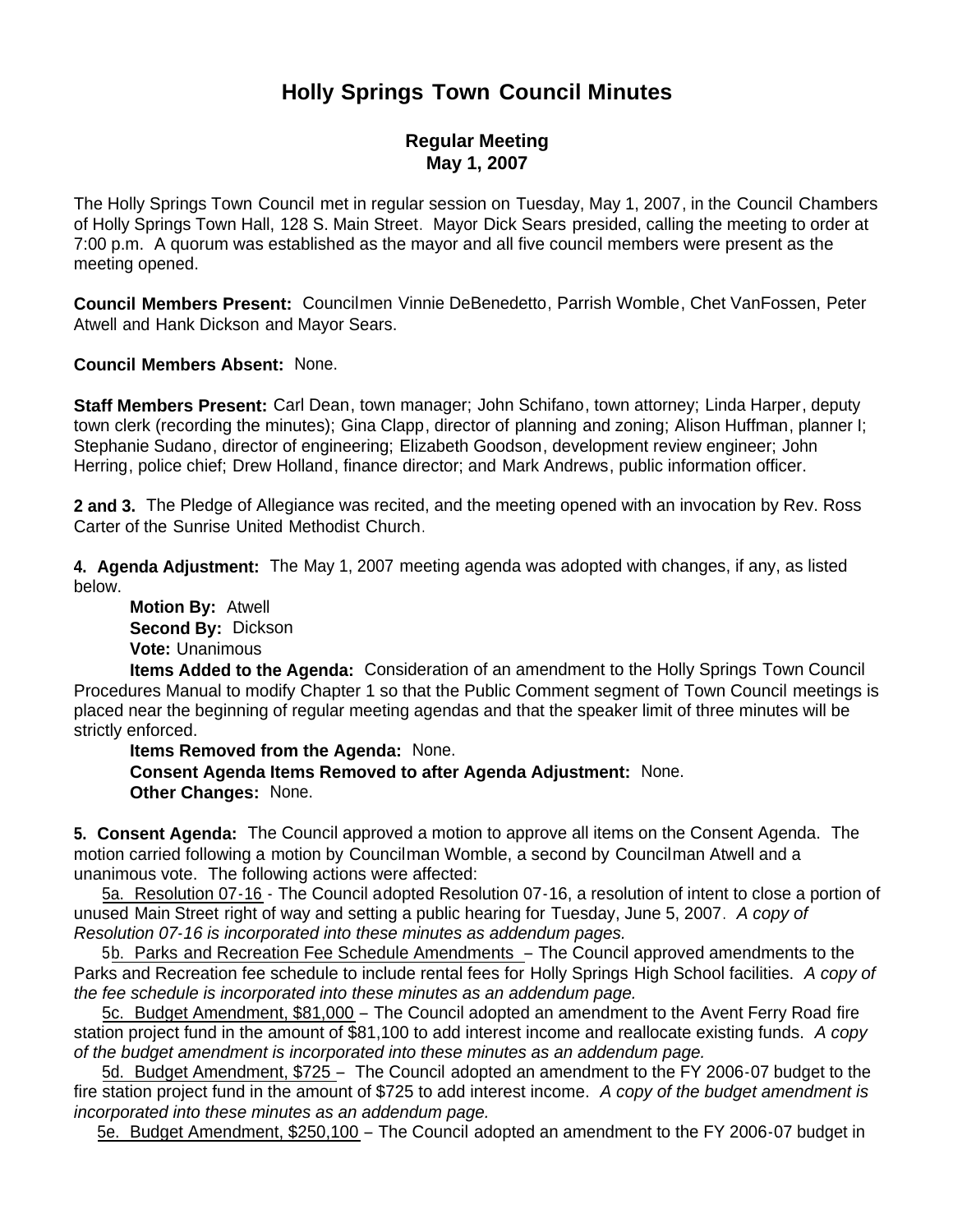the amount of \$250,100 to allocate funds from the prior year for the purchase of a combination truck. *A copy of the budget amendment is incorporated into these minutes as an addendum page.*

**6a. FY 07-08 Proposed Budget and Budget Work Shop -** Mr. Dean distributed his recommended FY 2007-08 Town budget for the Council's review. He said that in order to accommodate the Council members' questions and suggestions for revisions to the budget plan, a budget workshop needs to be scheduled in May. He said that this workshop will give additional time to review the budget document and still allow time for changes to be made before formal adoption during the month of June.

Mr. Dean said that the Town of Holly Springs has experienced a great deal of positive growth over the past several years, enhancing the Town's ability to improve services provided to its citizens. He said that, as the Town continues to develop, a vision of how the community will grow while upholding the quality of life expected by its citizens should be maintained. Mr. Dean said that this vision should include quality services and programs that address the needs of citizens, economic development in keeping with the community, and adequate infrastructure to meet the requirements of the growing Town. He said the proposed budget is designed to meet those needs during the next year. He reviewed the revenues of the general and utility funds, in addition to the general and utility expenditures, with the Council Members.

Mr. Dean said that the salary requirements for next year include a recommended 3% cost of living adjustment (COLA) across the board. He said that funding is provided in each department for merit/performance pay in the amount of 3% of salaries. He said the salary budget also includes a 5% 401 (k) contribution and longevity benefits. Mr. Dean said that the employee health insurance has been budgeted to a 2.5% increase in the rates for next year.

Mr. Dean said that, as part of the budget process, staff feels it is important to have new residential developments absorb additional expenses for infrastructure rather than passing costs on to existing citizens. He said the Town has increased the water and sewer capacity fees for ¾ residential meters from \$3,500 to \$3,800 in order to address immediate infrastructure needs. He said that in addition, the sewer capacity fees remains to go directly into reserve accounts. Adding the importance for the Town to gradually reduce its dependence on impact fees and charges for operating expenses, and staff will continue to attempt to reduce these charges in future budgets to eliminate potential financial problems within the operating budget.

Mr. Dean indicated that as the Town proceeds into the next several years, staff will continue to evaluate projects and personnel needs as they relate to the provision of services. He said that Town staff has several substantial projects (wastewater treatment plant, transportation, park improvements and community center) that will be initiated during this fiscal year; therefore, it will be important to prioritize programming needs with future budgets. He said that staff continues to work with the Town Council and citizens to establish goals and objectives as the Town grows to provide the level of services expected.

Mr. Dean said staff has done a good job in development of the budget and has done a good job of controlling costs while providing service levels expected by the Town Council and citizens. He added that the proposed budget is a best estimate of what the Town should expect next year and represents a fair assessment of the Town's anticipated revenues and expenditures.

Mr. Dean explained that the proposed budget reflects his recommendations based on department meetings, evaluation of existing service needs, and input from the Town Council. He added that it represents a level of funding that will allow the Town to maintain and improve current service levels while making organizational changes, which should be cost-effective and more efficient. He noted that, as with any budget, external forces can affect projections, and for that reason the figures proposed in the FY 2006- 07 budget are a very conservative forecast of revenues and expenditures for the next year.

 **Action:** The Council approved a motion to set a budget workshop for May 11, 2007, at 5:30 p.m., in the Holleman Room of Holly Springs Town Hall, 128 S. Main Street.

**Motion By:** Dickson **Second By:** Atwell **Vote:** Unanimous.

 Councilman Atwell made a motion to recuse Councilman VanFossen from deliberations and action of agenda item 6b, and seconded by Councilman Womble. The vote was unanimous.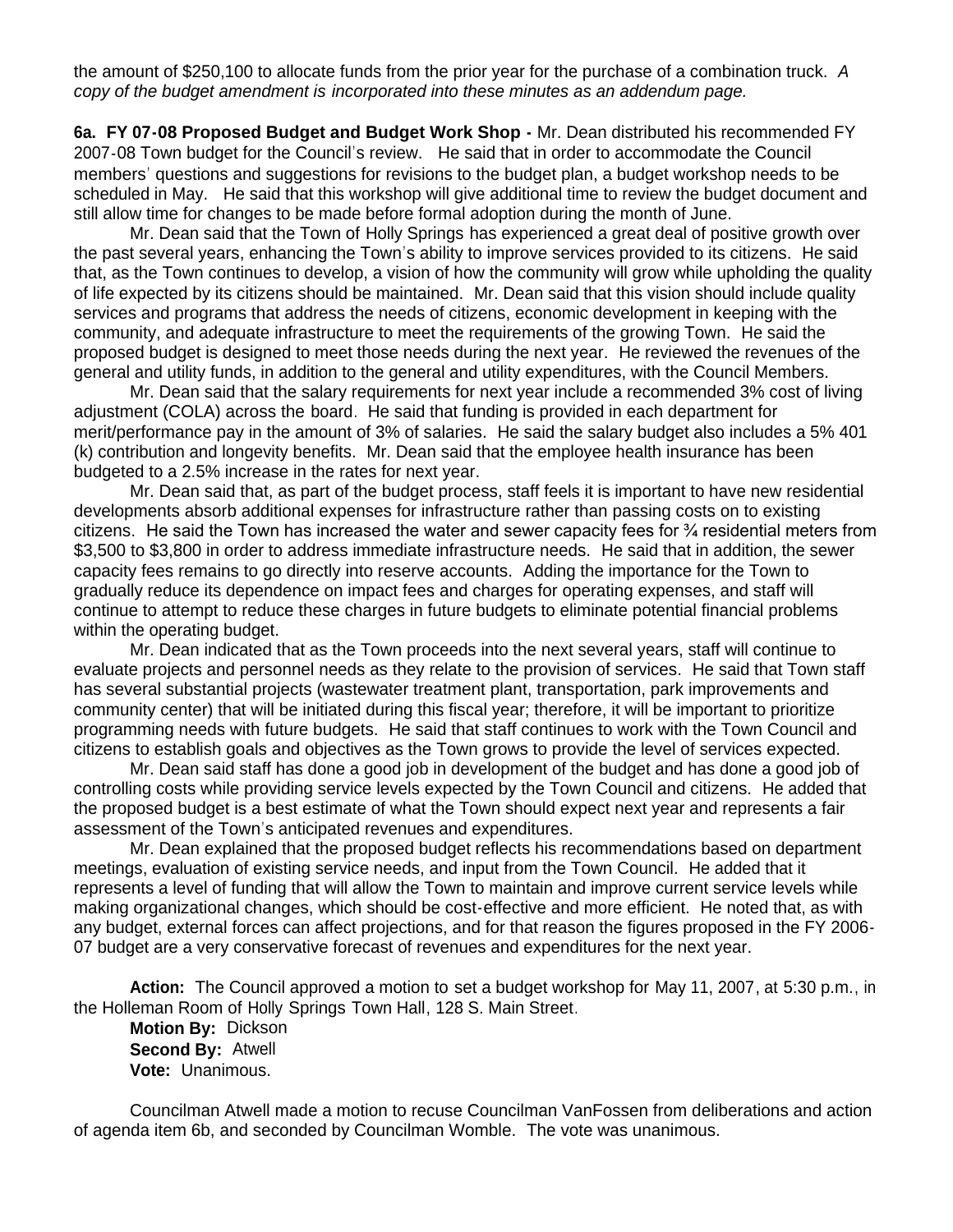**6b. 10308 Holly Springs Road, 07-DP-04 –** Ms. Huffman explained that in December 2006, property located at 10308 Holly Springs Road was rezoned from R-10: Residential to LB: Local Business. The applicant is proposing to convert the existing structure, a residential home, into 2,000 square feet of office space.

 She said the applicant is proposing to convert the house and garage to office space and to pave nine parking spaces in front of the structure.

 Ms. Huffman said that at the Planning Board meeting the Planning Board discussed the drainage and foundation landscaping on the western side of the structure. She said staff and Planning Board recommend approval.

 Ms. Goodson expanded that the applicant has requested not to provide curb and gutter around the parking lot and the driveway. She said the Town's engineering standards requires curb and gutter in all parking lots and driveways into the development. Ms. Goodson said staff is comfortable not allowing the installation of curb and gutter being this site will not be a permanent use.

 Mr. VanFossen 5104 Windance Place, Mr. VanFossen the architect clarified the reasoning behind requesting for an exception to the Engineering Design and Construction Standards for not installing curb, gutter and storm drainage was because of water run-off creates soil erosion problems. He proposes to leave the area all natural and install a small detention pond on the property.

 **Action:** The Council made a motion to approve Development Plan #07-DP-02 for 10308 Holly Springs Road as submitted by Thompson & Associates, entitled preliminary development plan for 10308 Holly Springs Road/Hal Routh Office Building, revised 03/12/2007 with the following conditions and with the exception of not requiring (2b) of the conditions listed below:

- 1. The following items are to be addressed with 1st construction drawing submittal (later in the approval process):
	- a. A comprehensive drainage area map and supporting calculations.
	- b. Per previous comments, the downstream finished floor elevations shall be at least 2' above the 100 year water surface elevation. According to field survey this can not be achieved, therefore one of the following two options will need to be chosen and shown with the 1st construction drawing submittal.
		- a. All drainage will need to be sent to the eastern side of the property and maintain prepost calculations at the point that the stormwater leave the site; OR
		- b. Evaluate the existing ditch that is located on the western rear corner of the site and evaluate the post construction flows and verify that this flow can be accommodated within the channel. Please note that this option will require additional field exploration to locate all tributary drainage. In addition an easement will need to be provided along the channel.
- 2. The following items are to be addressed on revised plans submitted within 10 days of Town Council approval:
	- a. The minimum width of the non-residential driveway must be 22'. The curb-cut will need to be revised to meet this requirement.
	- b. Revise parking lot to show required curb, gutter and storm drainage per Engineering Design and Construction Standards section 3.02-G unless otherwise approved by Town Council as an exception.
	- c. Revise the Landscape Plan to indicate that an Alternate Landscape Plan is requested to move the required Foundation Landscape along the west building elevation to the western perimeter landscape area.

 **Motion By:** Atwell **Second By:** Womble **Vote:** Unanimous.

Councilman Atwell made a motion to readmit Councilman VanFossen back into the meeting and seconded by Councilman Womble. The vote was unanimous.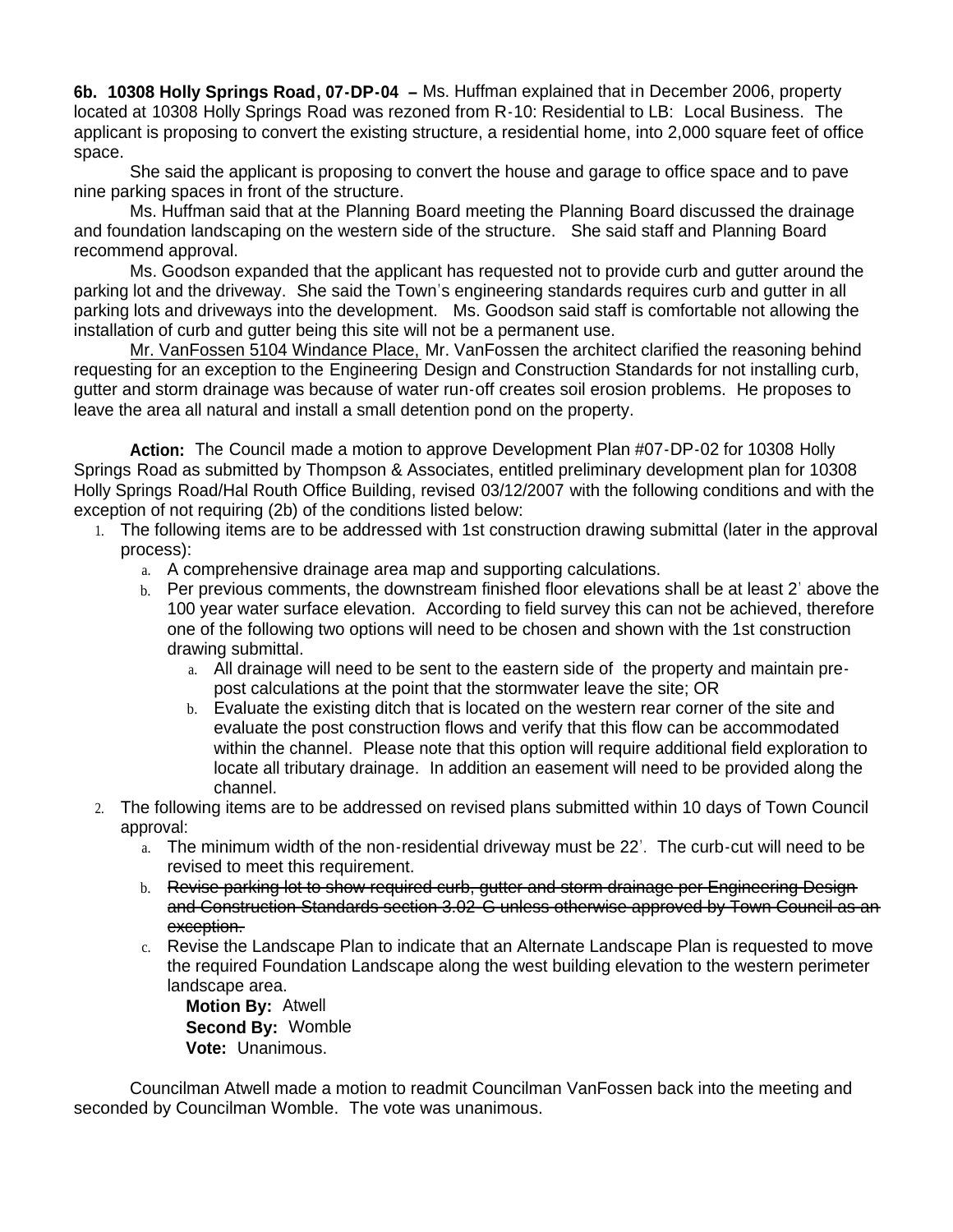**6c. Hwy. 55 Bypass Name –** Mrs. Clapp explained as development is beginning to occur along NC 55 Hwy. (a.k.a. NC 55 Bypass) it has come to our attention that we must actually "name" the street so that we can provide addresses for these properties. She said staff is requesting that the name be selected and approved by the Town Council.

 Ms. Clapp said staff has discussed ideas for names. However, Wake County does not allow the use of street names that are already in use anywhere in the County and also suggests that street names not exceed 13 letters in length.

 She said names that staff had considered but are already in use within Wake County include the following: Martin Luther King, Jr., Mims, and Tuscarora (after the Tuscarora Indians).

Names that may be available, but have not been confirmed are:

#### **Col. G.B. Alford Highway**

 Alford was a man on the move. He ran a general mercantile, sawmill, cotton gin, turpentine works and brick kiln. He even drained a local lake to plant rice paddies. Alford, along with twenty other Holly Springs men, helped bring a railroad (to become the Durham and Southern to the community. He also established the Holly Springs Land and Improvement Company which encouraged economic development in Town, and the Cape Fear News and Advertising Company which published the Cape Fear Enterprise newspaper. Alford also led a successful effort to petition the North Carolina General Assembly to incorporate the Town of Holly Springs in 1877. After its establishment, the Holly Springs Town boundary remained a solid, one-mile square for 110 years.

 Other information about Col. Alford includes - he built the first commercial building in Holly Springs (now Dewar's Antiques), provided money to the Holly Springs Methodist Church, and was a member of the Holly Springs Masonic Lodge.

#### **Rhamkatte Highway**

Rhamkatte Road was the original name of Holly Springs Road until the late 1980's or early 1990's.

#### **Archibald Leslie Highway**

 It was at this crossroads that Scottish settler Archibald Leslie opened a tailoring business and store and began construction on a 180-acre estate that contained freshwater springs. Today, all that remains is the main house, listed on the National Register of Historic Places as the Leslie-Alford-Mims House, and the springs, accessible to the public by a short, winding dirt trail that winds through the woods and past a family cemetery. The house is a commanding landmark, visible from Main Street in the heart of downtown Holly Springs. It is the most noted historic landmark in Town, having weathered nearly two centuries and a twoweek occupation by Union troops during the Civil War.

#### **John Norris Jr. Highway**

 John Norris, Jr., who most likely was one of the first English settlers of the community, was a veteran of the Revolutionary War. In 1935, the Daughters of the American Revolution erected a memorial stone for Norris on the west side of Avent Ferry Road, not far from where Norris is reported to be buried in the Norris Family graveyard.

#### **Seagraves Highway**

 Another downtown commercial structure developed at the turn of the century that remains today is the Seagraves Drugstore building. Initially a general mercantile, the building was later used as a dress shop and an auto parts store. The Town purchased and renovated the two-story brick building in 2003 and currently uses it as a police station. During the renovations, the Town preserved much of the original oldgrowth heart pine flooring and reused other original wood pieces to construct a conference table and bookcases.

 After much discussion all Council Members were in consensus to submit Col. Alford Highway to Wake County for approval and defer final action until May 11, to allow Councilman Womble more time to further research more possibilities.

**Action:** The Council approved a motion to submit Col. Alford Highway to Wake County's approval to name the NC 55 Bypass and delay final action until May 11, 2007.

**Motion By:** VanFossen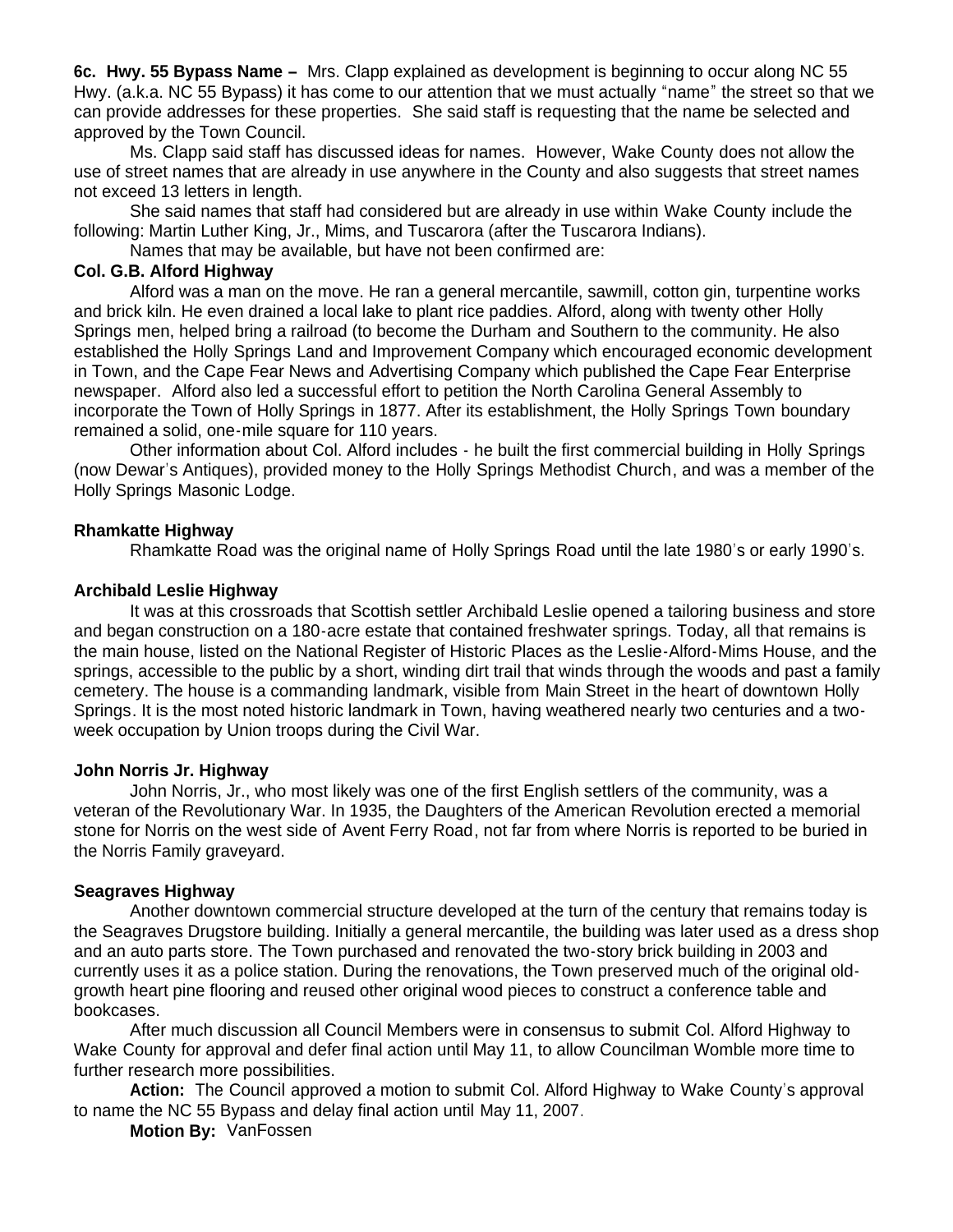**Second By:** Atwell **Vote:** Unanimous

**6d. Amendment of the Town Council Procedures Manual -** Mayor Sears said this item was added to the agenda during the agenda adjustment to consider amending the Town Council Procedures Manual, modifying Chapter 1 whether to place the public comment segment of the Town Council meetings near the beginning of regular meeting agendas or at the end of the meeting and the speaker limit of three minutes be enforced.

 After much discussion of the pros and con's of having the public comment section at the beginning of the regular meeting agendas verses at the end of the meeting. Councilmen DeBenedetto, VanFossen and Womble were in consensus of moving the public comment period near the beginning of the meeting agendas and Councilmen Atwell and Dickson was in favor of leaving the public comment period segment at the end of the meeting.

 **Action:** The Council made a motion to amend the Town Council Procedures Manual to move the public comment period segment near the beginning of the regular meeting agendas and comments will be limited to three minutes.

**Motion:** Womble

**Second:** DeBenedetto

**Vote:** The vote carried with a 3 to 2 vote. Councilmen Womble, DeBenedetto and VanFossen in favor and Councilmen Atwell and Dickson against.

**7. Public Comment:** At this time, an opportunity was provided for members of the audience who had registered to speak to address the Council on any variety of topics not listed on the night's agenda.

Gerald Holleman 5625 Easton Street – He requested the Town Council to consider adding additional funds to the police budget to provide education materials to the citizens regarding the rising problems of gangs in the community.

Jennifer McKeon of 312 Arbor Crest Road – Ms. McKeon requested the Town Council to consider a feasible rental rate fee for the use of the Holly Springs High School baseball fields.

Van Crandall of 4813 Salem Ridge Road – Mr. Crandall voiced his concerns of the misuse of the public comment period.

Tim Sack of 232 Elam Street – Mr. Sack said that he had several concerns, one being the speed limit sign, speeding traffic and the poor road conditions on Avent Ferry Road and the second concern was the building at Veteran's Park needs be demolished because of the structure is to far gone for repairs.

**8. Other Business:** There were further discussion on the speeding of trucks and traffic on Avent Ferry Road and the need for road repairs and that it takes time to get things done when working with other agencies.

 Ms. Sudano reported on the status of Bass Lake Road crosswalk and progress of the sidewalk project between Food Lion and Wendy's.

**9. Manager's Report:** Mr. Dean said the Turtle Festival is scheduled for May 12, at Bass Lake Retreat Center.

He also reported that at the next Town Council meeting staff will be giving their recommendation regarding the demolishing of the building at Veteran's Park and staff is aware of the condition of the building.

 Mr. Dean explained to the Council Members regarding the Holly Springs Baseball Field rental fee rates are based on a joint agreement with Wake County Public School Systems for upgrades of the fields, lighting, fencing and irrigation, scoreboard, bathroom facilities and maintenance of the fields. The Town's cost is estimated at \$100,000 that is not covered by Wake County Public School System. Mr. Dean suggested that the coach and parents meet with Len Bradley and discuss the matter further.

**10. Closed Session:** The Council approved a motion to enter into Closed Session, pursuant to G.S. 143- 318.11(a)(5) to discuss two matters with the town attorney a matter acquiring a utility easement from Progress Energy and purchase of land for parks and recreation.